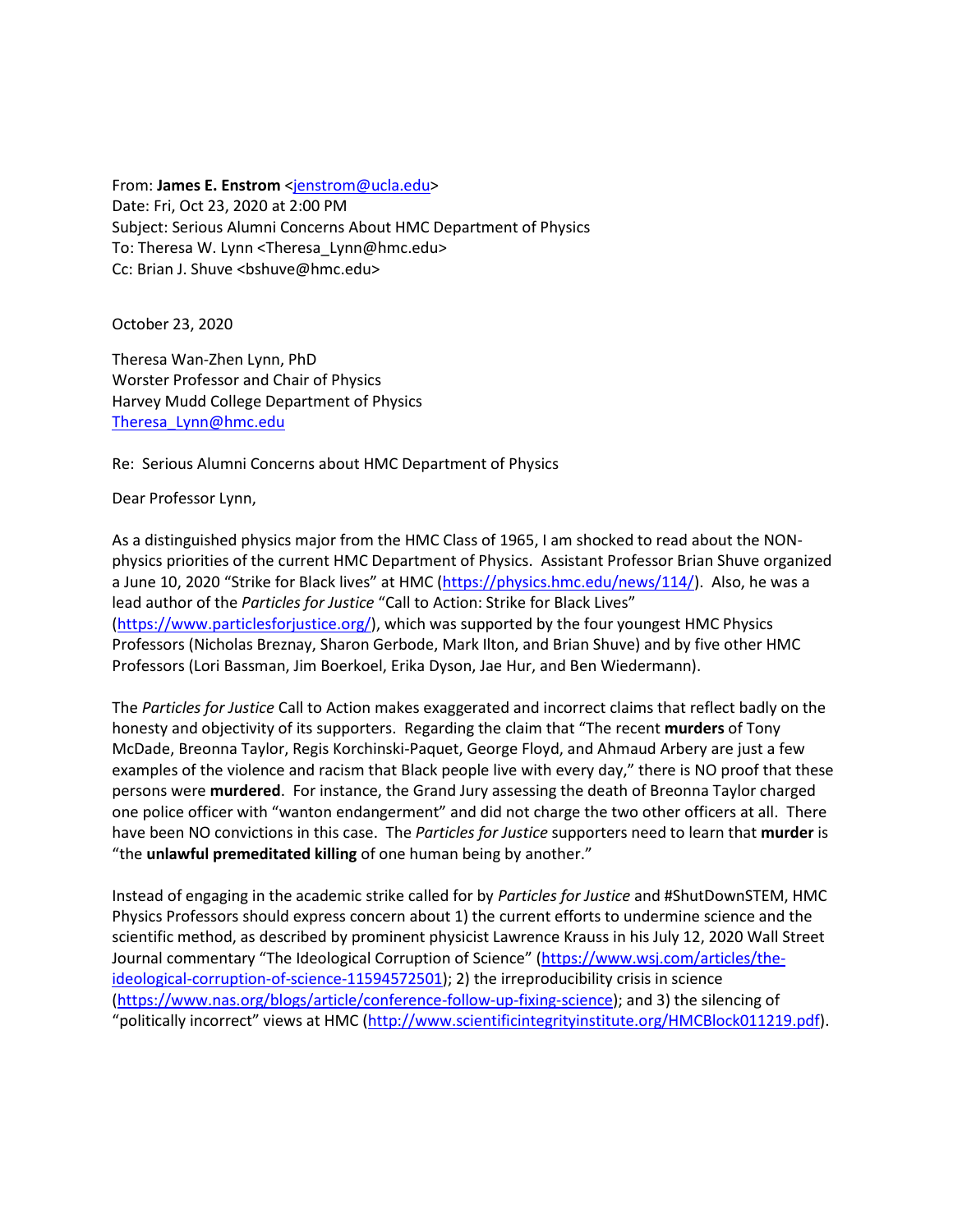Several early HMC graduates have assembled disturbing evidence that HMC has changed its original focus on academic excellence to a focus on "diversity ueber alles" [\(http://www.scientificintegrityinstitute.org/HMCBob080720.pdf\)](http://scientificintegrityinstitute.org/HMCBob080720.pdf). Consequently, HMC has declined in academic stature and is no longer a college that provides an objective high quality STEM education [\(http://www.scientificintegrityinstitute.org/JEEHauser080520.pdf\)](http://scientificintegrityinstitute.org/JEEHauser080520.pdf). Specifically regarding physics, there has been a dramatic decline in the proportion of HMC graduates who earn a BS and a PhD in physics [\(http://www.scientificintegrityinstitute.org/HMCPhysics021219.pdf\)](http://scientificintegrityinstitute.org/HMCPhysics021219.pdf).

I hope you will carefully examine the above evidence because it is highly relevant to the future of HMC. I welcome your response.

Thank you very much for your consideration.

Sincerely yours,

James E. Enstrom, PhD, MPH Co-Valedictorian and Physics Major, HMC Class of 1965 1965 Thomas B. Brown Memorial Award Retired UCLA Research Professor (Epidemiology) and President, Scientific Integrity Institute <http://www.scientificintegrityinstitute.org/> [jenstrom@ucla.edu](mailto:jenstrom@ucla.edu) (310) 472-4274

cc: Bruce W. Worster, PhD Physics Major, HMC Class of 1964 1964 Thomas B. Brown Memorial Award

> Brian J. Shuve, PhD [bshuve@hmc.edu](mailto:bshuve@hmc.edu)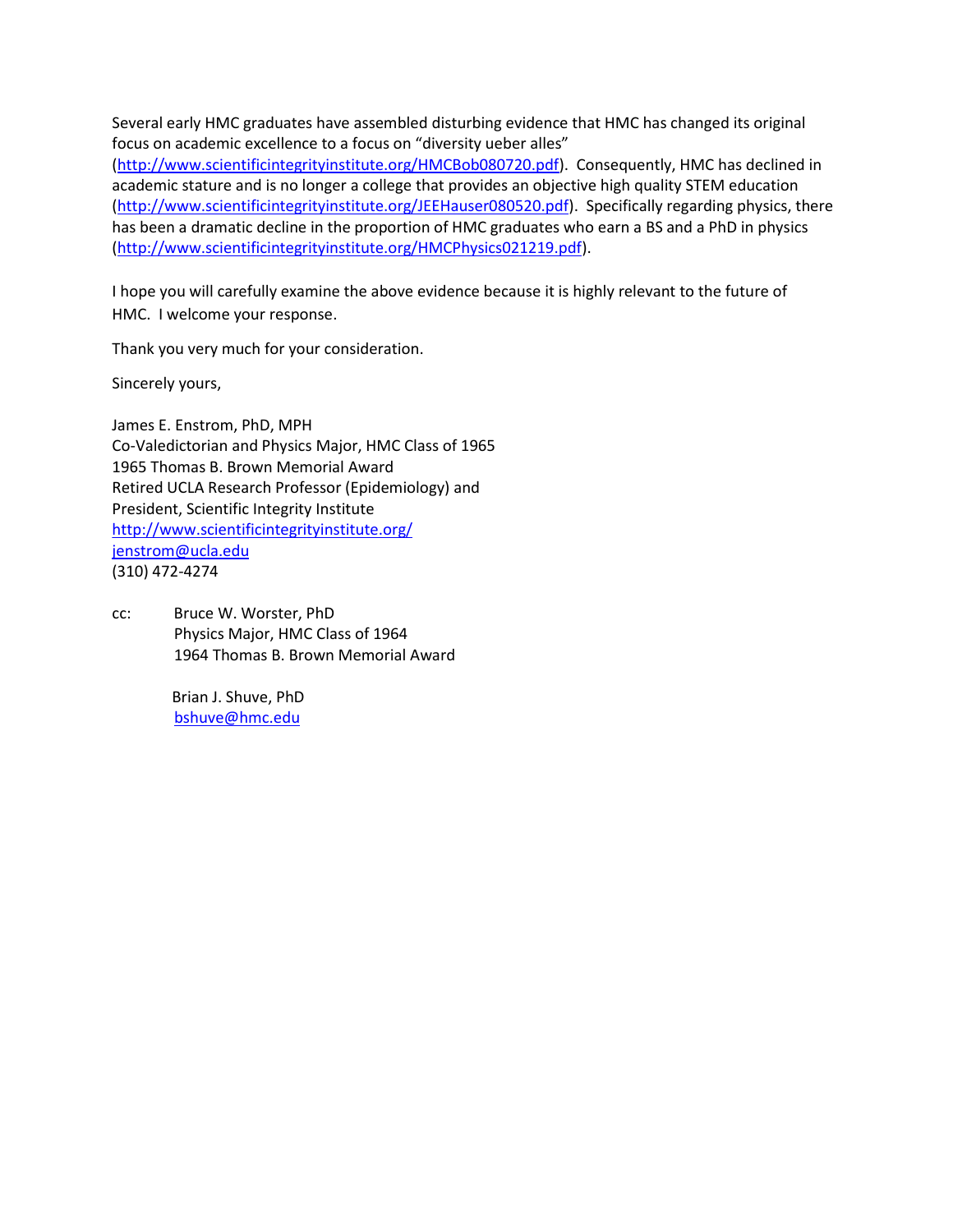#### Brian Shuve co-organizes a strike for Black lives

10 June 2020



For some researchers, last week's statements from institutions in support of **[#BlackLivesMatter](https://twitter.com/hashtag/BlackLivesMatter)** didn't go far enough. "Calls for justice and centring Black lives were met with watered-down statements promoting diversity and inclusion initiatives that have proven ineffective," says Brian Shuve, a physicist at Harvey Mudd College in Claremont, California, and a member of Particles for Justice. "We wanted our fields and institutions to take collective action and do better."

The strike is happening on Wednesday, 10 June 2020 and is described on the **[Particles for Justice](https://www.particlesforjustice.org/)  [website](https://www.particlesforjustice.org/)** and on the **[Shut Down STEM website](https://www.shutdownstem.com/)**.

Read more from the story published on the **[Nature website](https://www.nature.com/articles/d41586-020-01721-x)**. (Photo Credit: David Cliff/SOPA Images/LightRocket via Getty)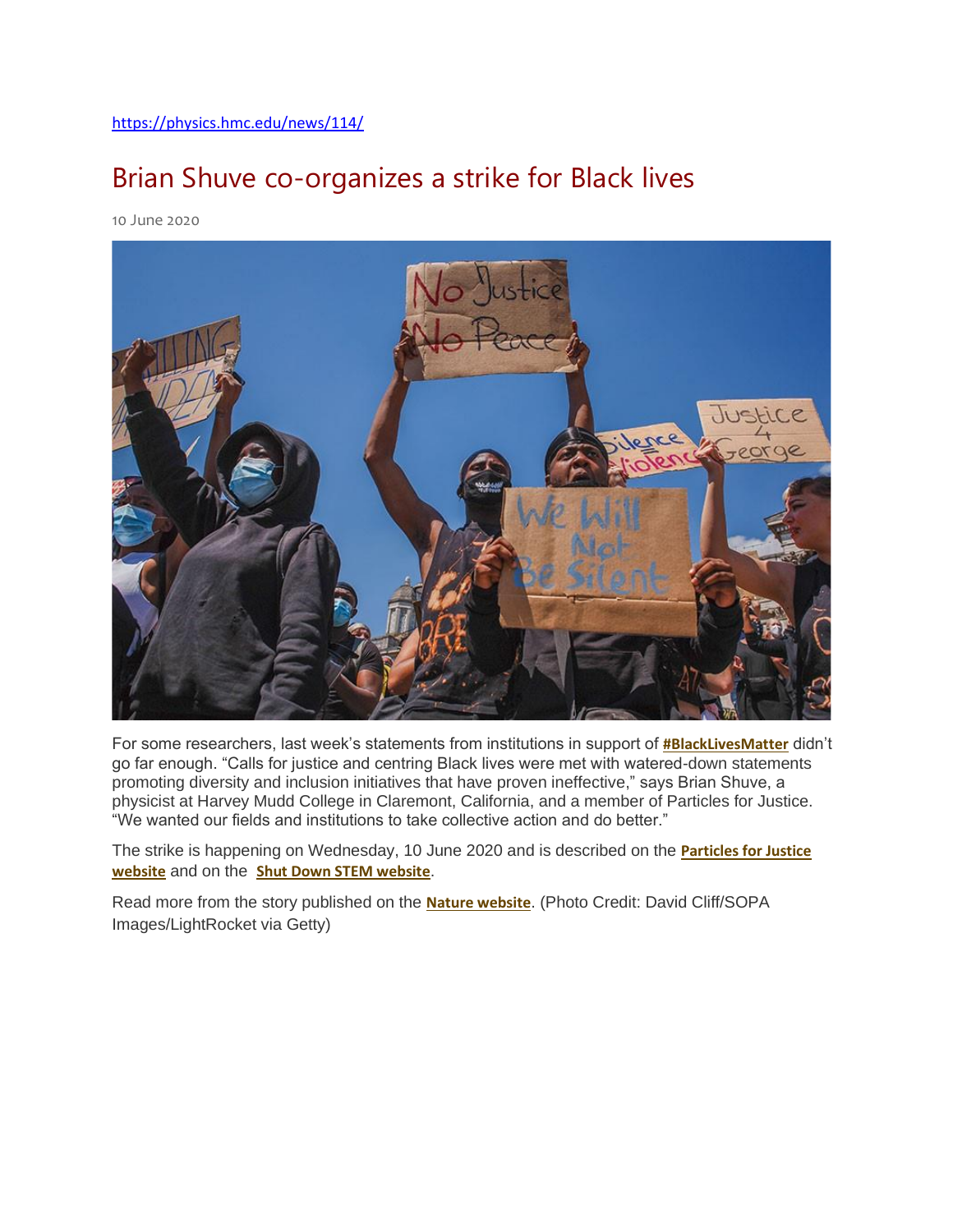[Key names and words below have been highlighted in RED]

<https://www.particlesforjustice.org/>

# **Wednesday, June 10: A Strike For Black Lives**

#### **#STRIKE4BLACKLIVES #STRIKEFORBLACKLIVES #SHUTDOWNSTEM**

#### **[WHO ARE THE PARTICLES FOR JUSTICE?](https://www.particlesforjustice.org/about)**

*A note from the authors: We understand that there are members of our communities who are engaged in time-sensitive activities due to COVID-19 and that these are a matter of life and death. We do not see continuing these activities as being in conflict with the spirit of the call below.*

#### **CALL TO ACTION:**

It should go without saying that Black lives matter. Yet we find ourselves again mourning and raging over state and vigilante violence against Black people. The recent murders of Tony McDade, Breonna Taylor, Regis Korchinski-Paquet, George Floyd, and Ahmaud Arbery are just a few examples of the violence and racism that Black people live with every day -- and have for centuries -- in the US, Canada, and around the world. We acknowledge the ways in which the effects of anti-Black racism are compounded for people who are also, for example, women, trans, non-binary, queer, Indigenous to the lands occupied by the United States and Canada, Latinx, Muslim, Jewish, disabled, and/or undocumented. We demand justice, reform, and accountability now.

Therefore, as physicists, we believe an academic strike is urgently needed: to hit pause, to give Black academics a break and to give others an opportunity to reflect on their own complicity in anti-Black racism in academia and their local and global communities. This [#strike4blacklives](https://www.particlesforjustice.org/strike-details) is in dialogue with a call from colleagues in astronomy to [#shutdownSTEM](http://www.shutdownstem.com/) and [#shutdownacademia](http://www.shutdownstem.com/) for at least the day of June 10.

We recognize that our academic institutions and research collaborations -- despite big talk about diversity, equity, and inclusion -- have ultimately failed Black people. Demands for justice have been met with gradualism and tokenism, as well as diversity and inclusion initiatives that - while sometimes well-intentioned -- have had little meaningful impact on the lived experiences of Black students, staff, researchers, and faculty. Black representation among physics faculty is non-existent at most institutions, and it is widely known that Black students often feel unwelcome, unsupported, and even unsafe in their physics departments and predominantly white campuses.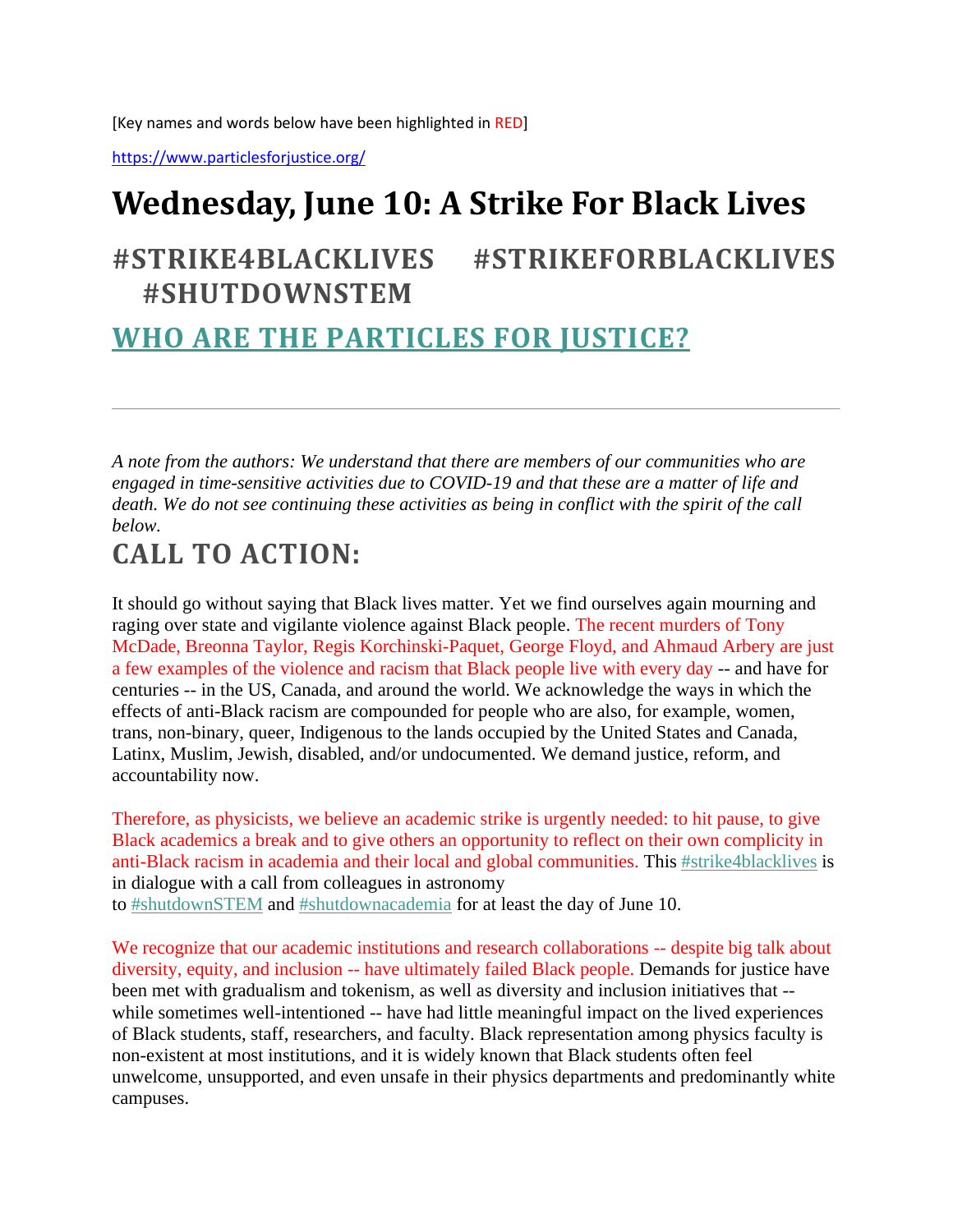Anti-Blackness is pervasive throughout academia, and the number of students and faculty in particle physics and other subfields make this very clear. Moreover, anti-Blackness affects all aspects of Black peoples' lives. To steward a new generation of students, research staff, and faculty in physics means to acknowledge our collective responsibility to combat anti-Blackness, not just on campus, but also in the streets, in governance, and society at large. Ending white supremacy is a matter of urgency, yet far too often, instead of using power to question institutional practices and advocate for Black students, faculty and staff, many senior academics and administrators retreat to the Ivory Tower, disengaging from the pursuit of justice. Again, the fight against white supremacy -- in all of its manifestations -- is an urgent one, and we are clear that justice will not be achieved until Black people not only have the right to survive but also thrive.

We are conscious of the ways in which Black students and scholars, including two authors of this letter to the community, are expected to do the heavy lifting to advocate for and support justice and representation in academia. We know that this burden functions as an unfair and unevenly distributed barrier to their ability to thrive in academia. We call for a universal strike to give them a break and because those of us with the most privilege have the greatest responsibility to use that privilege to enact change. We must confront the institutional barriers to justice for Black people in academia and beyond, challenge the notion of the meritocracy whereby "objective and neutral" criteria infused with systemic racism are used to exclude Black people from physics and other academic disciplines, and rebuild our institutions and collaborations in a way that is just and equitable.

Importantly, we are not calling for more diversity and inclusion talks and seminars. We are not asking people to sit through another training about implicit bias. We are calling for every member of the community to commit to taking actions that will change the material circumstances of how Black lives are lived -- to work toward ending the white supremacy that not only snuffs out Black physicist dreams but destroys whole Black lives. In calling for a strike, we call on people who are not Black to spend a day undertaking discussion and action that furthers this work, while providing Black scientists with a day of rest. Every single institution around the world can and should get involved in this work, and the strike marks an opportunity to recommit to the humanist values which should underpin academic work, including the belief that Black Lives Matter.

### **[Strike Details](https://www.particlesforjustice.org/strike-details)**